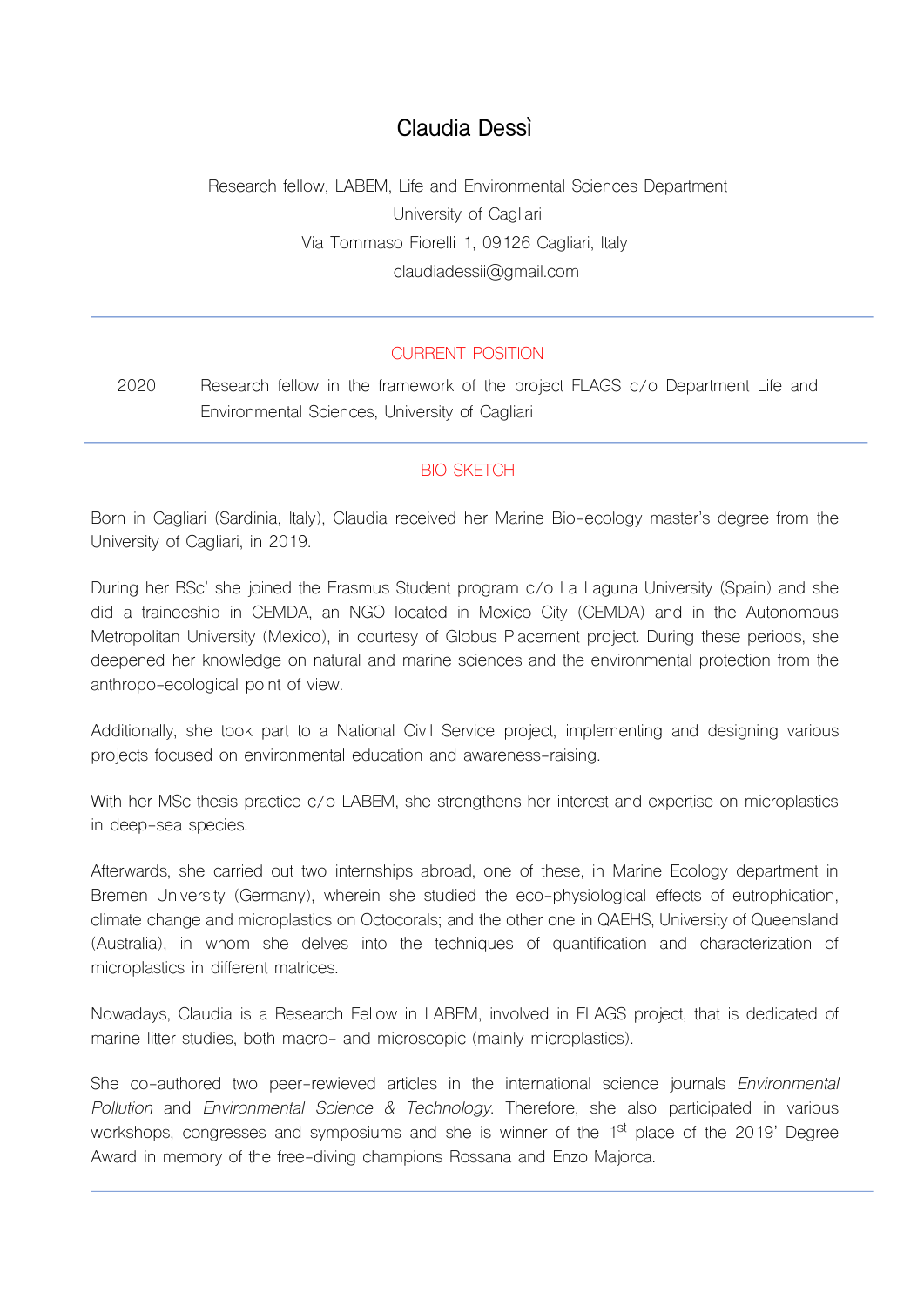## **EDUCATION**

2019 **Master's Degree (MSc) in Marine bio-ecology** University of Cagliari Thesis title: "Microplastics in the gastro-intestinal tract of a commercial crustacean: the Norway lobster *Nephrops norvegicus* (Linnaeus, 1758) Final grade: 110/110 summa cum laude 2016 **Bachelor's Degree (BSc) in Natural Sciences** University of Cagliari Thesis title: Analysis of taxonomical diversity levels in the south Sardinian' small islands Final grade: 102/110

# TRAINING AND WORK EXPERIENCE

- 2019 Post-graduate internship "Globus Placement" c/o QAEHS Queensland Alliance for Environmental Health Sciences, University of Queensland (Australia)
- 2019 Post-graduate internship "Erasmus+ traineeship" c/o Marine Ecology Department, Universität Bremen (Germania)
- 2019 Collaboration in the workshop "International Day for Women and Girls in Science", University of Cagliari
- 2019 Curricular internship c/o Food Chemistry Laboratory, Life and Environmental Sciences Department, University of Cagliari
- 2017-18 Curricular internship for MSc thesis c/o LABEM, Life and Environmental Sciences Department, University of Cagliari
- 2018 Curricular internship c/o Zoology Laboratory for MEDITS research project, Life and Environmental Sciences Department, University of Cagliari
- 2015-16 National Civil service based on environmental monitoring, education and awareness c/o Municipal Police of Pula (Cagliari)
- 2014 Curricular internship "Globus Placement" c/o CEMDA, Centro Mexicano de Derecho Ambiental e UAM, Universidad Autonoma Metropolitana (Mexico)
- 2013 Visitor student "Erasmus studio" c/o Universidad de La Laguna (Spagna)